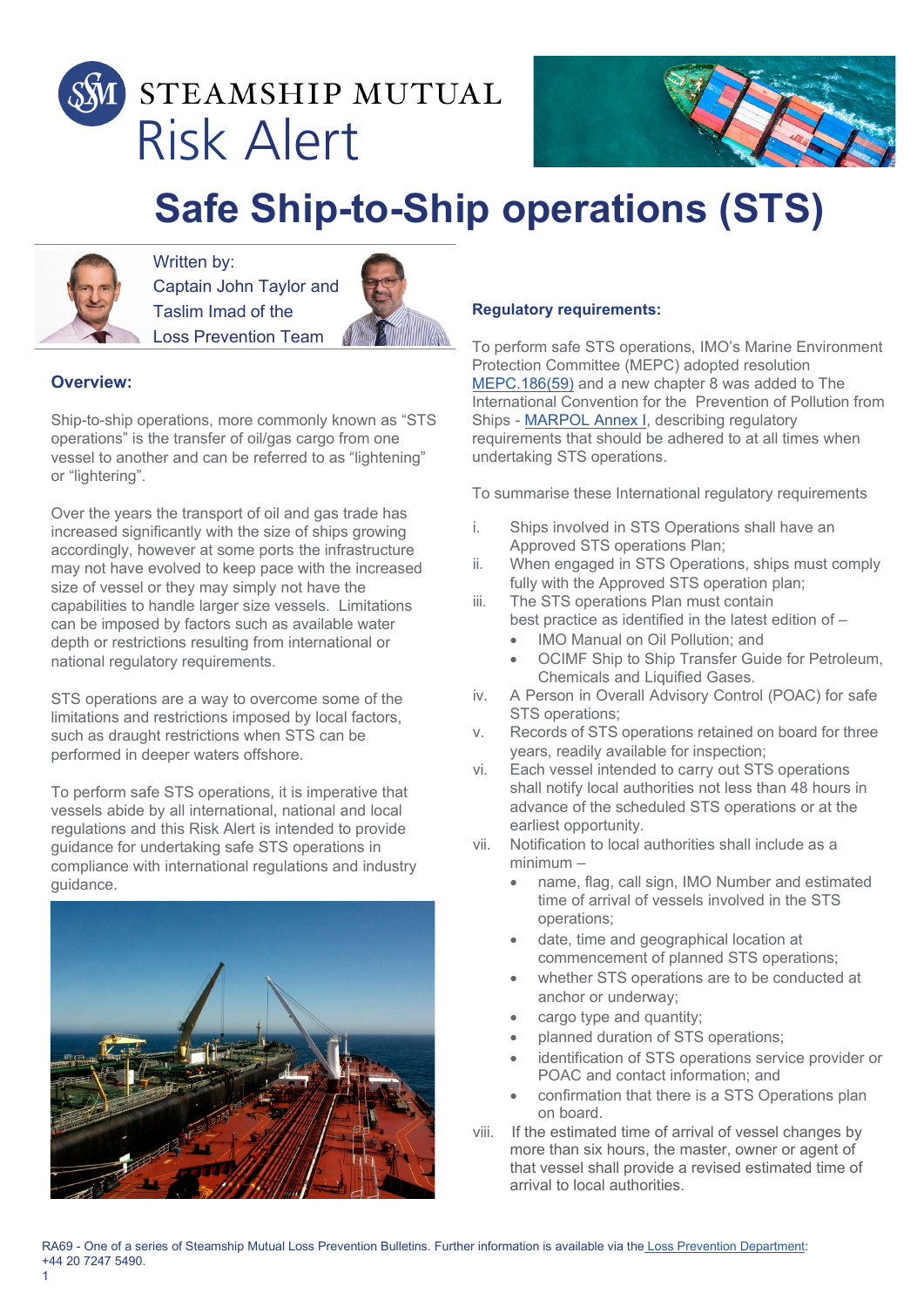



## **Approved STS operations plan:**

Each vessel involved in STS Operations should have on board an STS plan approved by its Flag Administration prescribing how to perform safe STS operations. The STS Operations plan must be written in the working language understood by the ship's officers and be incorporated into the existing on-board Safety Management System (SMS).

A copy of the approved STS Operations plan must be available at the following locations on each vessel –

- i. the bridge;
- ii. the cargo transfer control station; and
- iii. the engine room.

The STS Operations plan shall be up to date and all personnel on board shall understand and follow the procedures in the Approved STS Operations plan. The Approved STS Operations plan should contain the following information –

- i. a step-by-step description of the entire STS operation;
- ii. a description of the mooring and unmooring procedures and arrangements, including diagrams where necessary, and procedures for tending the vessel's moorings during STS operations;
- iii. a description of the cargo and ballast transfer procedures, including those used while the ship is either underway or anchored, as well as procedures for –
	- connecting and testing the integrity of cargo hoses and the hose to manifold interface;
	- topping off cargo tanks; and
	- disconnecting cargo hoses.
- iv. the titles, locations and duties of all persons involved in the STS operation;
- v. procedures for operating the emergency shutdown and communication systems, and for rapid breakaway;
- vi. a description of the drip trays and procedures for emptying them;
- vii. procedures for reporting spillages of oil into the water;
- viii. an approved contingency plan; and
- ix. a cargo and ballast plan.

## **Person in Overall Advisory Control (POAC):**

STS transfer operations should be performed under the advisory control of a POAC, who could either be one of the Masters concerned or an STS

Superintendent. For reasons of impartiality, and to provide an objective oversight of STS operations, it is suggested that the appointment of an independent POAC be considered. It is not intended that a POAC relieve the ships' Masters of any of their duties, requirements or responsibilities as required by the ISM Code. The POAC shall be suitably qualified and have sufficient experience to perform all aspects of STS operations having at least the following qualifications –

- i. an appropriate management level deck licence or certificate meeting STCW standards with appropriate and up to date dangerous cargo endorsements;
- ii. attended a suitable ship handling course;<br>iii. conducted an appropriate number of moo
- conducted an appropriate number of mooring and unmooring operations in similar circumstances and with similar type of vessels;
- iv. experienced in loading and unloading relevant cargo;
- v. a thorough knowledge of the geographical transfer area and surrounding areas;
- vi. a thorough knowledge of spill clean-up techniques, including familiarity with the equipment and resources available in the STS contingency plan.
- vii. A thorough knowledge of the STS Operations plan

#### The POAC Should:

- i. ensure cargo transfer, mooring and unmooring operations are undertaken in accordance with the STS Operations Plan, Chapter 6 of the IMO manual on Oil Pollution; and the recommendations contained within *Ship to Ship transfer guide -* petroleum.
- ii. advise on critical phases of cargo transfer, mooring and unmooring.
- iii. ensure provisions of the contingency plan are carried out in the event of spill.
- iv. ensure all required reports are made to appropriate authorities.
- v. ensure crew members are properly briefed and understand their responsibilities for each aspect of the operation.
- vi. ensure proper and effective communication confirmed between the two vessels and appropriate checklists completed before any approach and mooring operations are attempted.
- vii. ensure pre-transfer STS safety check undertaken in line with accepted industry guidance.
- viii. ensure appropriate checks undertaken prior to unmooring.

The POAC should have the authority to advise:

- i. suspend or terminate the STS operation; and
- ii. review the STS Operations plan for that particular operation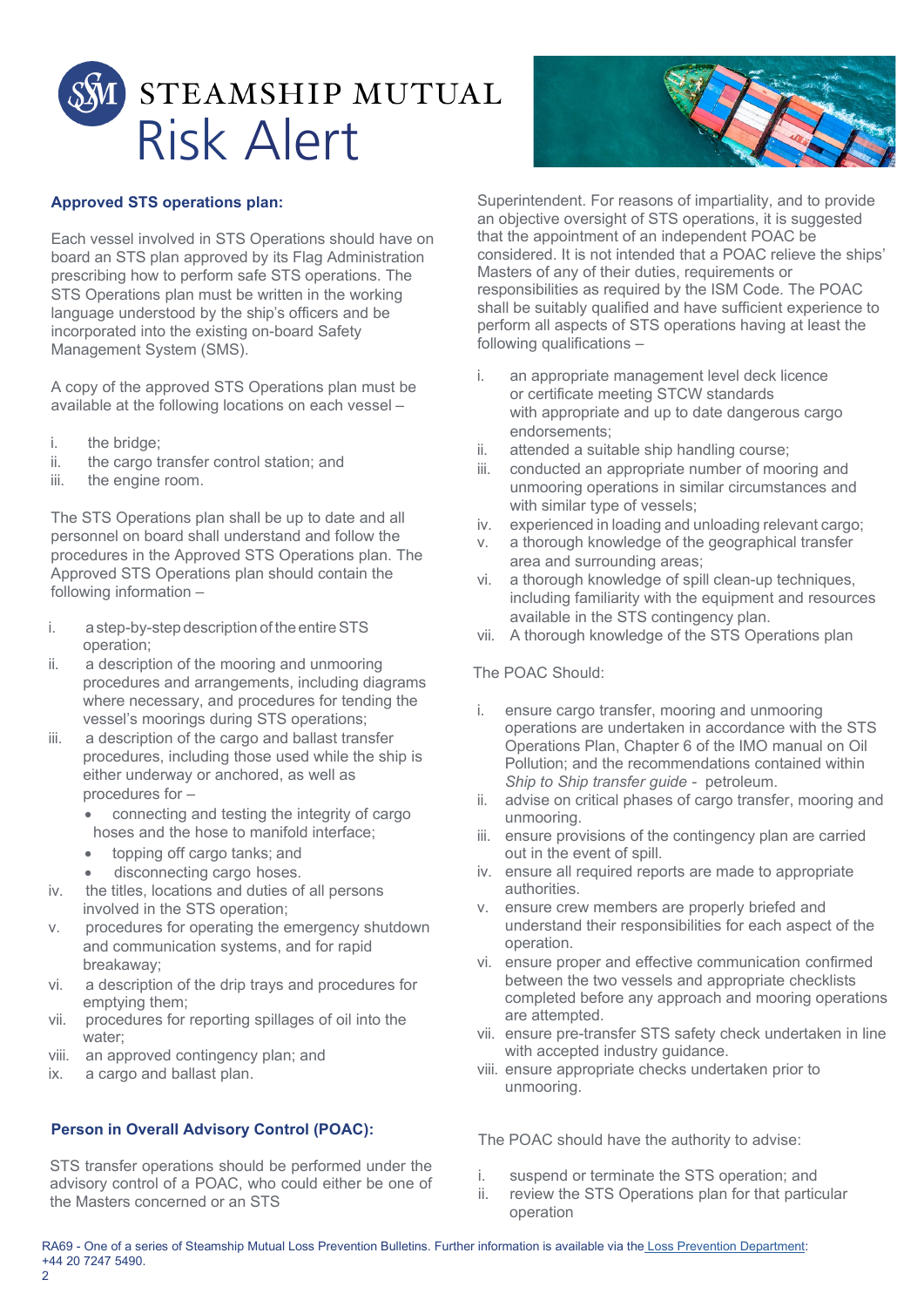

## **Risk Assessment:**

STS Operations must be thoroughly risk assessed for each of the following phases: –

- i. Pre-contract, inclusive of a vessel compatibility study;
- ii. Pre-arrival of vessels;<br>iii. Approach of the two ve
- Approach of the two vessels and the mooring operation, including any transfer of equipment such as fenders and cargo hoses;
- iv. Commencement of cargo operations;
- v. Completion of cargo operations; and
- vi. Unmooring of two vessels.

The Club has experience of a number of incidents arising during STS operations where a thorough and robust risk assessment for each phase of the operation, such as identified above, may have reduced the potential for a claim.

The scope of a risk assessment should include, but not be limited, to the following and where significant dissimilarities are identified which could give rise to unsafe STS operations then a detail gap analysis should be performed –

- i. Careful study of a vessel's history, structural and compliance with Flag, Class, PSC, oil major acceptance and vetting review, casualty review; Vessel Compatibility, sizes, including freeboard
- ii. and mooring review;
- iii. Adequacy of navigational processes and manoeuvring characteristics of both vessels;
- iv. Study of manoeuvring area where STS is to be conducted;
- v. Possible effect of interaction (particularly where there are shallow waters compared to vessel draught);
- vi. Mooring equipment such as winches, mooring lines and fenders, their strength, material, arrangements and maintenance history;
- vii. Sufficient number of crew on each vessel, adequately trained, qualified and experienced;
- viii. Effective and reliable communications between vessels and with POAC;
- ix. Proper understanding of signals and/or commands at all stages of the operation;
- x. Suitability of the agreed STS Operations plan; xi. Condition of cargo equipment such as transfer
- cranes, hoses and any other equipment, and their maintenance records up to date; xii. Appropriate preparation of vessels for STS
- operations, reliability and testing of main engines and other essential systems and



sufficient control over the vessels during operations, particularly the relative vessel approach speeds and the angle of approach;

- xiii. Attention to changes in freeboard, vessels' draughts and for listing when transferring cargo; and
- xiv. Constant and continuous monitoring of weather conditions prior to and throughout the course of the operation, having due regard to agreed weather criteria and limitations.

Members are also reminded that any modifications needed in the Approved STS Plan as result of gap analysis then Flag Administration and Classification Society of the vessel are to be consulted.



Photograph from [MAIB report 03/2010](https://assets.publishing.service.gov.uk/media/547c6fcce5274a428d000045/SaettaCongerReport.pdf) STS transfer Collision MT Saetta and MT Conger

## **Readiness of Equipment for STS Operations:**

It is vital that during pre-contract compatibility study, Companies are to study every aspect of STS operations and the Masters of both vessels should be consulted regarding their on board equipment. Prior to commencement of any STS operations, POAC and Masters of both vessels should exchange information regarding the availability, readiness and compatibility of the equipment to be used in the STS operation.

## **Fenders:**

The Contracting parties should provide marine industry recommended ISO 17357 (or latest equivalent) fenders (primary and secondary) of adequate quantity and size to meet the requirements of protecting the vessels from the possibility of damage. It is recommended to rig the fenders on the maneuvering vessel in order to avoid landing on an unprotected hull section of the vessel. The POAC should advise in advance the positioning and method of securing of fenders to the vessels.

RA69 - One of a series of Steamship Mutual Loss Prevention Bulletins. Further information is available via the Loss Prevention Department: +44 20 7247 5490.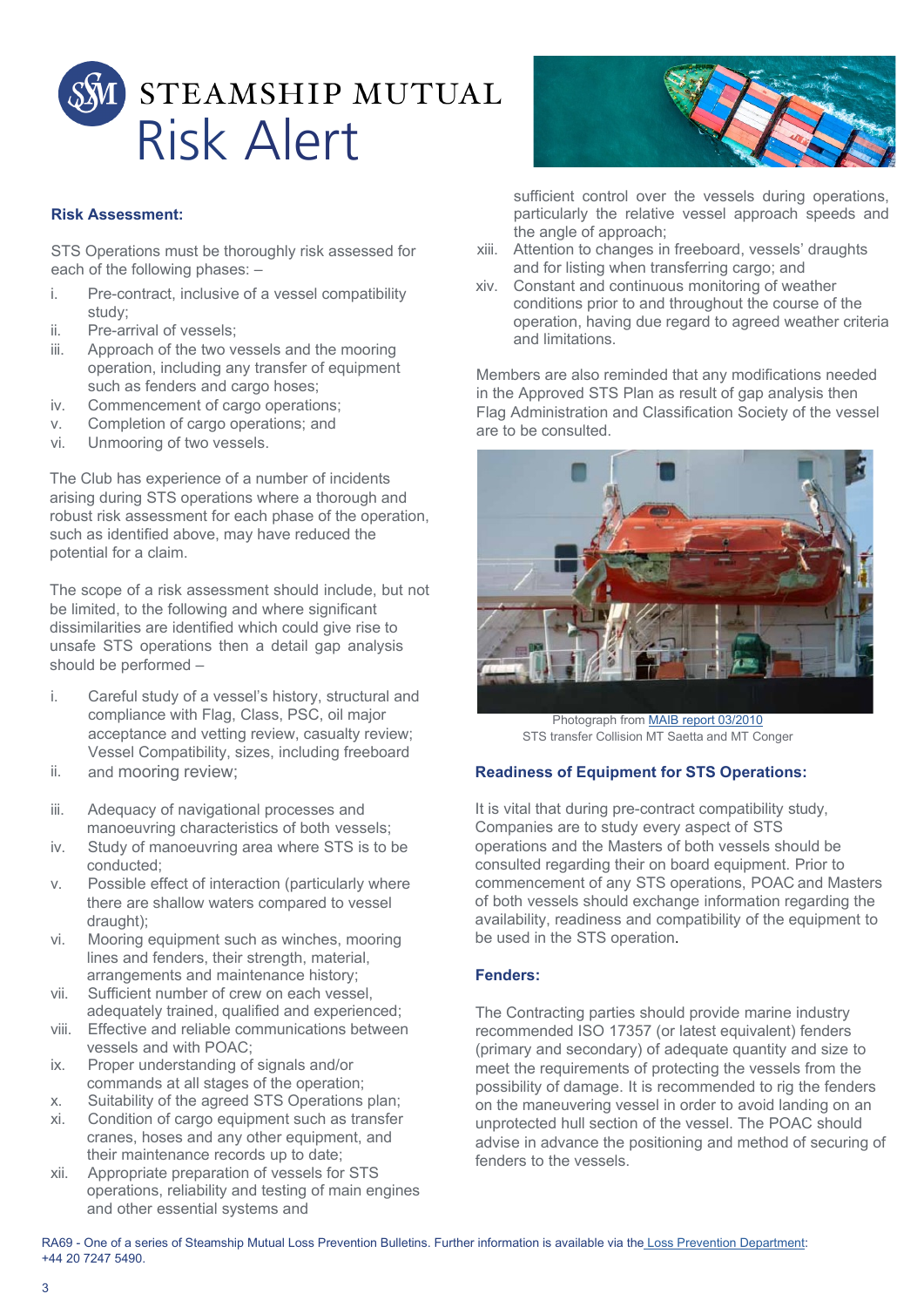

Frequent areas of damage are on the shoulder and around the accommodation areas where secondary fenders have not been correctly positioned or adjusted to take account of changes in draught and freeboard and where vessels may roll together due to swell and waves. There is an elevated risk of damage to vessels during manoeuvring operations, both berthing and sailing.



Secondary fenders too low and too far aft to afford adequate protection

#### **Hoses:**

The hoses used for the STS transfer should be specially designed for the product that they are handling and should comply with industry standard EN1765 (or latest equivalent). The handling, inspection and testing of hoses should comply with BS1435 (or latest equivalent) and OCIMF guidelines. Industry standard hoses should bear the following durable indelible markings –

- i. The manufacturer's name or trademark;<br>ii. Identification of the standard specification
- Identification of the standard specification for manufacture;
- iii. Factory test pressure (note: equal to rated working pressure, maximum working pressure, maximum allowable working pressure);
- iv. month and year of manufacture and manufacturer's serial number;
- v. indication that the hose is electrically continuous or electrically discontinuous, semi-continuous or antistatic; and
- vi. the type of service for which it is intended, e.g. oil or chemical.

Test data with respect to each hose should be available and should be sighted prior to the hose being used for transfer. Hoses should be withdrawn from service when any kind of defect is identified during visual inspection, when, following consultation with the manufacturer, a defined period of service has been completed and / or



when the temporary elongation of a hose exceeds the maximum allowable value.

In addition to the testing of individual hoses, and in order to protect against the risk of oil leaks at the connections of suspended hoses, it is important to test the integrity of the hose string(s) to verify that hose flange connections are properly made up and tight.

Hoses should at all times be suspended and adequately supported in such a manner as to avoid their twisting and pinching between the vessels, rubbing against the ships' structure and placing excessive strain on the manifold fittings. Care should be taken not to exceed the applicable limits on bend radius.

## **Mooring equipment:**

It is important that both vessels involved in STS operation are fitted with good quality mooring lines, efficient winches and sufficiently strong closed fairleads, bitts and other associated mooring equipment. All fairleads used should be of the enclosed type. A main consideration in mooring during STS operations is to provide fairleads and bitts for all lines to try and preclude the possibility of lines chaffing against each other, against the vessels or the fenders. It is important that fairleads, bitts and mooring fixtures and fittings be free of burrs and potential snagging obstructions that could cause damage to the moorings of the other vessel and that other potential sources of chaffing be identified, and the risk addressed. Steel wire mooring lines and high modulus synthetic fibre ropes should be fitted with synthetic fibre tails to provide the additional elasticity required for STS mooring arrangements. A minimum of four strong rope messengers should be available on both vessels, made from a buoyant synthetic fibre material.

#### **Communications:**

Good, reliable communications in the common language between all concern parties is the key for safe and successful STS operations. Companies should ensure that, from start to finish of STS operations, all essential personnel are provided with a reliable means of communication such as an explosion-proof type or intrinsically safe handheld radios.

In the event of breakdown of communications on either vessel, the vessel should sound an agreed emergency signal. At this signal, the STS operation should be suspended and only resumed after the regular means of communication have been restored.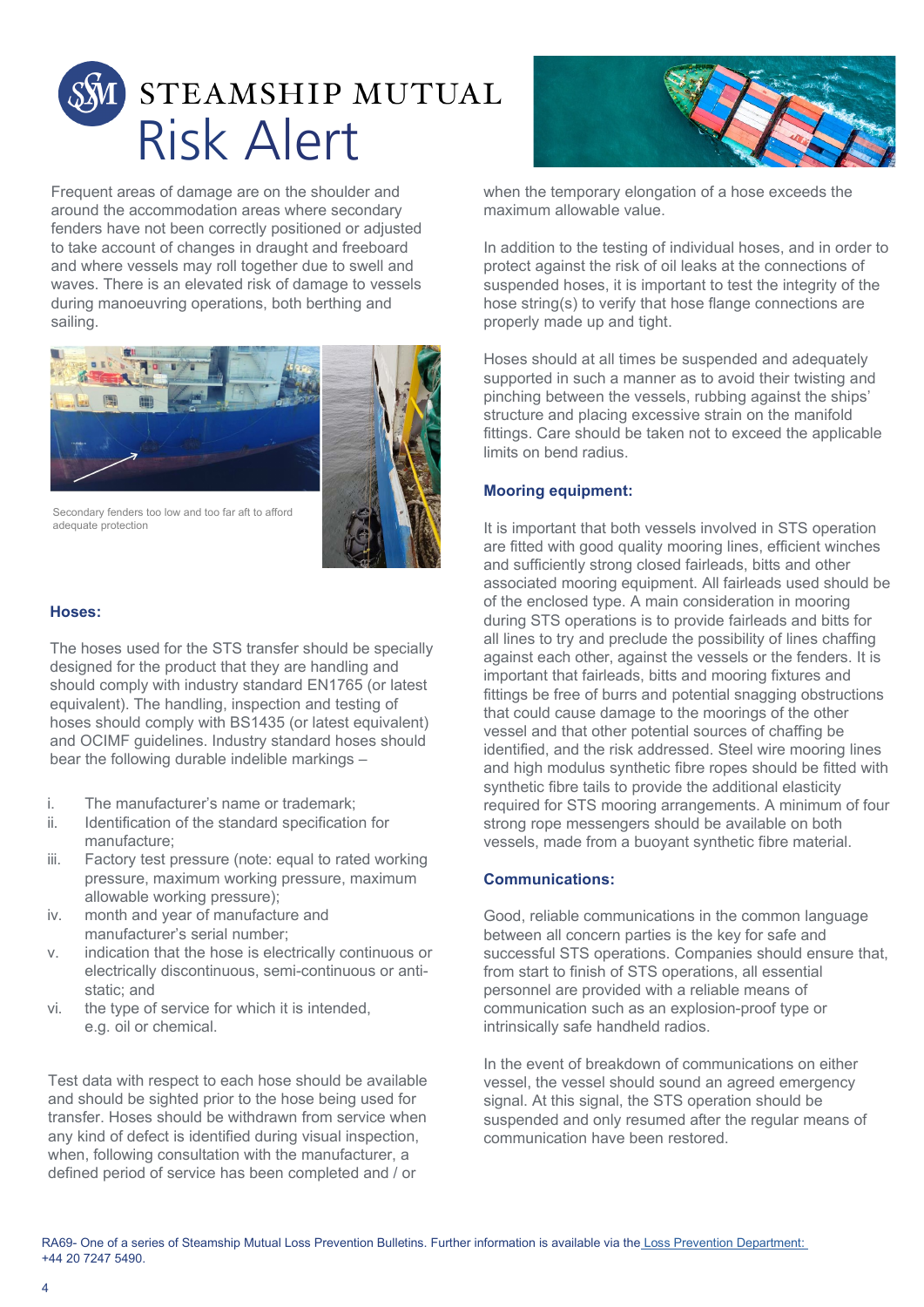

#### **Contingency planning and emergency procedures:**

As stated above, before committing to an STS transfer operations a thorough risk assessment must be carried out covering all aspects of the operation, identifying potential risks and the means by which these risks are to be managed. The output from the risk assessment should be used to develop risk mitigation measures and contingency plans covering all possible scenarios and emergencies and providing for a comprehensive and appropriate response, including the notification of relevant authorities. Any leak or spillage during STS operation should be reported immediately to the officers on cargo watch who should immediately stop the cargo transfer and notify the POAC. The transfer should remain suspended until the root cause of any leak or spillage has been identified and addressed and it is determined to be safe to resume the operation.

In the event of any dispute or a claim, and dependent on the particular circumstances, the Club would require such documents and evidence as:

- i. Investigation reports;
- ii. Statements from Masters of both vessels, POAC and other pertinent staff;
- iii. Details of POAC;
- iv. LOP's;
- v. VDR data;
- vi. Copies of log books;
- vii. Weather reports;
- viii. Photographs of damage and / or other pertinent areas / equipment, general photographs to represent the transfer operations, vessels alongside each other, mooring arrangements etc;
- ix. Copy of STS Operations Plan (Both Vessels);
- x. Copy of vessel compatibility study;
- xi. Copies of STS Operation checklists, cargo transfer checklists etc;
- xii. Copy of CP;
- xiii. Copies of certificates for appropriate equipment, fenders, hoses, mooring ropes etc; and Maintenance reports.

## **Suspension of STS operations:**

Both vessels should be prepared to immediately discontinue the STS operation, and if appropriate to unmoor and depart. The operation should be suspended when –



- i. environmental conditions such as wind and/or sea conditions approach pre-agreed limits;
- ii. movement of the vessels is such that there could be vessel to vessel contact, or the possibility of breaches the maximum permissible separation and putting excessive strain on hoses;
- iii. evidence of moorings chaffing or the potential for chaffing
- iv. either vessel experiences a power failure;
- v. there is a failure of the main communication system between the concerned parties and there are no proper standby communications;
- vi. any oil spillage is discovered;
- vii. there is an unexplained pressure drop in the cargo system;
- viii. fire danger is discovered;
- ix. any oil leakage is discovered from hoses, couplings, or the vessel's deck piping;
- x. overflow of oil onto the deck occurs caused overfilling of a cargo tank;
- xi. any faults or damage threatening the escape of oil are discovered;
- xii. there is a significant, unexplained difference between the quantities of cargo delivered and received; and
- xiii. in the opinion of the POAC or either of the vessel Masters, suspension of transfer operations is warranted for safety or other identified operational needs.

STS operations may be resumed only after appropriate remedial action has been taken or the adverse weather condition are subsided.

#### **Completion of STS operations:**

Upon completion of the STS operation, the vessel with the greatest freeboard should close its manifold valve and drain cargo hose contents into the tank of the other vessel. Only when the hoses are fully drained should they be disconnected and then securely blanked. The cargo manifolds should also be securely blanked. Following completion of any relevant checklists, the Masters should co-ordinate the unmooring plan in preparation for the unmooring operation, taking into account weather and sea conditions prevailing in the area. As soon as cargo transfer operations are completed the responsible person on each vessel to ensure that all valves in their system are closed and cargo tank openings are closed and secured for sea. Finally, the cargo transfer documents must be completed, communications checked, and the readiness of both vessels established, at which time the unmooring operations can take place in accordance with the plan.